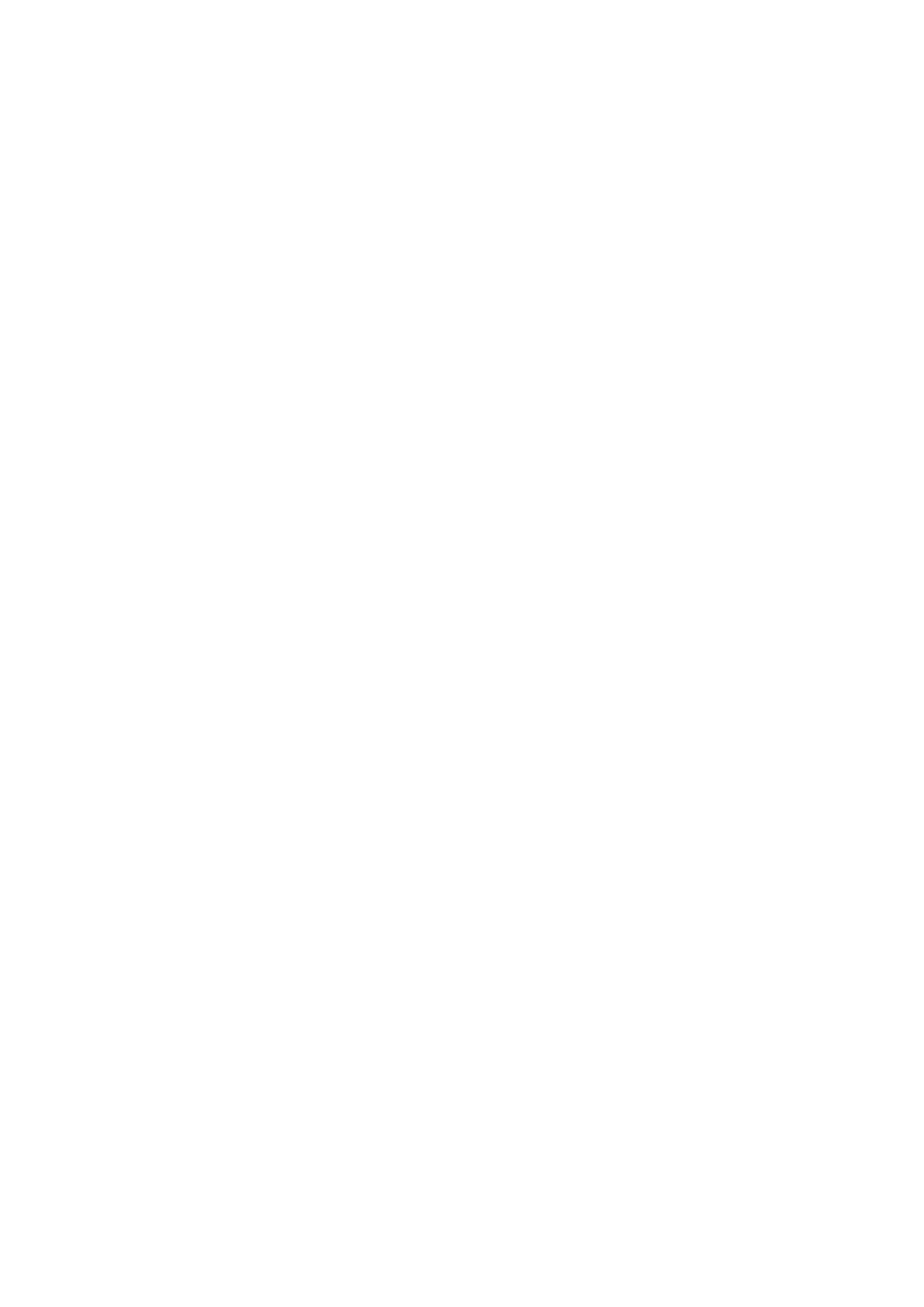energy source and structural agents, sucrose plays an important role and can protect from freezing or dehydration in extreme environmental conditions. Sucrose also has some important

technological applications in food preservation and in the cryopreservation of proteins [8]. In theoretical aspects of physics, the diffusion coefficient of sucrose in water can be used to estimate the various parameters such as the hydrodynamic radii and activation energy for the diffusion of aqueous sucrose. In addition, the measured diffusion coefficients can also be used to estimate activity coefficients [9]. Diffusion describes the dissolution and solubility phenomena, which are fundamental terms describing the process of solvation. They are related by the Noyes-Whitney equation [10].



Fig.1: Three-dimensional structure of Sucrose.

Solvation is the phenomenon of transferring a solute from an ideal gas state into a liquid solution. The free energy change associated with this phenomenon is solvation free energy [11]. Finding free energy change of a physical system has a great interest in many fields, from drug design to basic statistics, to even non perturbative quantum chromodynamics [12]. To carry out computation of diffusion coefficient and solvation free energy of sucrose in water, Groningen Machine for Chemical Simulation (GROMACS) package is found to be very useful as it is user friendly and convenient to use with minimum expenditure of time. The scope of GROMACS is not only limited to calculation of diffusion coefficient or solvation free energy, but it can also calculate other physical macroscopic properties of a system like viscosity, thermal conductivity, electrical conductivity, radial distribution function, and activation energy [13].

#### **A. Diffusion Coefficient**

The macroscopic law that describes diffusion is known as Fick's law, which states that the flux  $j$ (rate of transfer per unit area) of the diffusing species is proportional to the negative gradient in the concentration of that species [14]:

$$
\boldsymbol{j} = -D\nabla c(\boldsymbol{r},t)
$$

where  $D$ , the constant of proportionality, is referred to as the diffusion coefficient (or self-diffusion coefficient) and  $c(r, t)$  is the concentration of the diffusing species at position  $r$  and time t. The negative sign indicates that the diffusion occurs in the direction opposite to that of increasing concentration. The famous Einstein's equation for self-diffusion coefficient is [15]

$$
D = \lim_{t \to \infty} \frac{1}{6} \frac{\partial < r^2 >}{\partial t^2}
$$

 $\langle r^2 \rangle$  is the mean-squared displacement of the diffusing particle.

The binary diffusion coefficient between two diffusing particles in a binary mixture is given by Darken's relation [16]

$$
D_{12} = N_1 D_2 + N_2 D_1
$$

 $N_1, N_2$  are the mole fractions and  $D_1, D_2$  are the self-diffusion coefficients of the mixing particles 1 and 2 in the mixture respectively.

## **B. Solvation free energy**

We couple our solute molecule into the solvent through different intermediate states using coupling parameter  $\lambda$ . Taking enough intermediate states between initial  $(\lambda = 0)$ ; solute in gaseous state) and final  $(\lambda = 1)$ ; solute completely merged into solvent) states would give a useable value of free energy change since they have sufficient overlapping of phase space integrals  $[17]$ . For N intermediate states, the free energy change  $(\Delta G_{ij})$  is computed by using the exponential average of the difference in the potential energies  $(\Delta U_{ii})$  between two consecutive states  $i$  and  $j$  [18]

$$
\Delta G_{ij} = -k_B T \frac{1}{N} \sum_{n=1}^{N} e^{-\beta \Delta U(x_n)_{i,j}}
$$

 $k_B$  is the Boltzmann constant, T is the temperature, and  $\beta = \frac{1}{l}$  $\frac{1}{k_B T}$ .

This is Exponential Averaging (EXP) method. It depends on the direction of transformation i.e., measurement of  $\Delta U_{ij}$  in the direction of increasing or decreasing entropy. To overcome this directional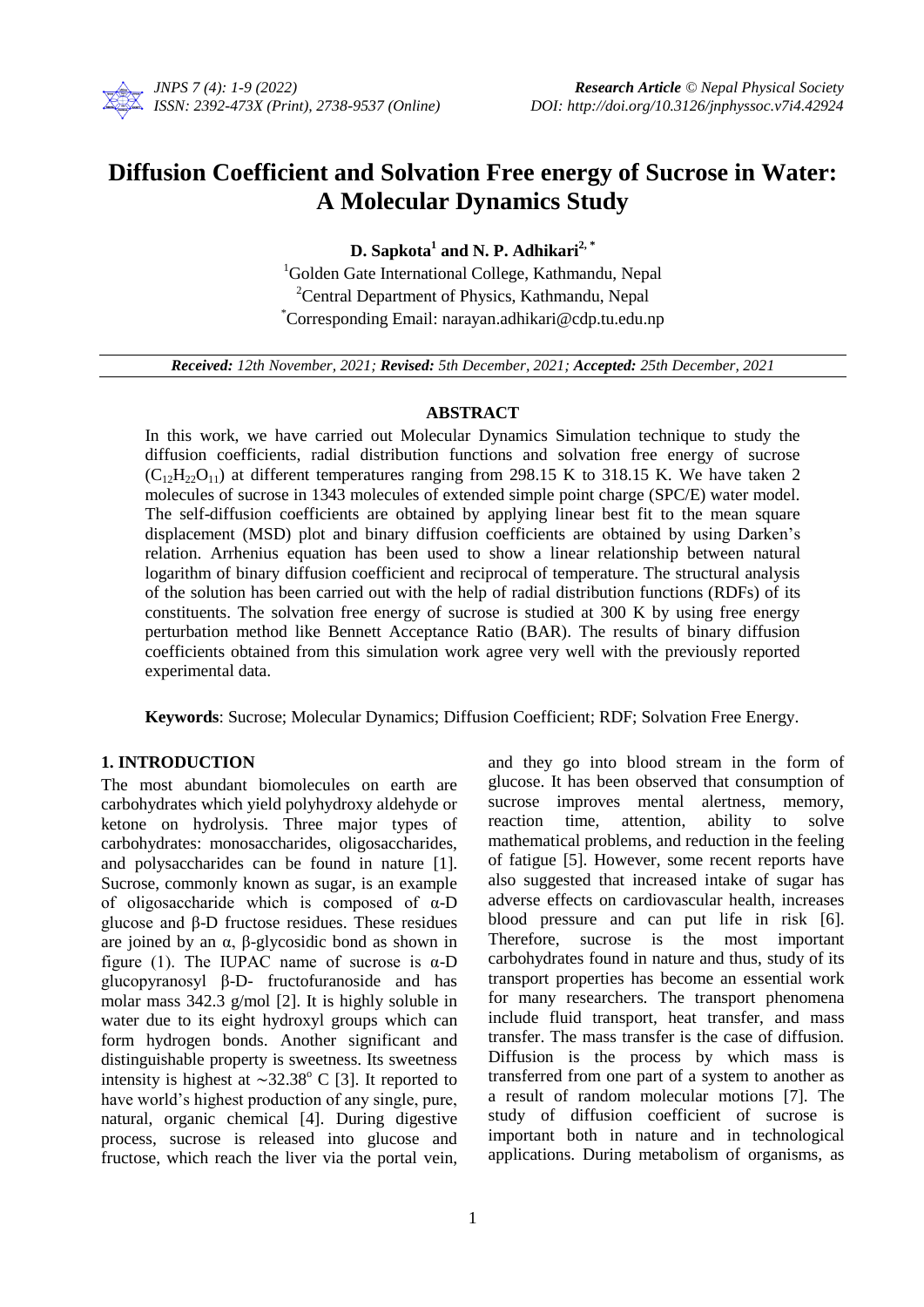issue, Bennett Acceptance Ratio concept was introduced, which considers both directions of entropy. The total free energy change between two states A and B with  $N$  intermediate states is [19]

$$
\Delta G_{AB} = \frac{1}{\beta} \frac{\sum_{i=1}^{N_1} \frac{1}{1 + e^{-\beta(\Delta U_i^1 - C)}}}{\sum_{j=1}^{N_0} \frac{1}{1 + e^{-\beta(\Delta U_j^0 - C)}}} + C - \frac{1}{\beta} \ln \left( \frac{N_1}{N_0} \right)
$$

$$
C = \Delta G_{AB} + \frac{1}{\beta} \ln \left( \frac{N_1}{N_0} \right)
$$

 $\Delta U_i^1$  and  $\Delta U_i^0$  are the potential energy differences for configurations sampled from states 1 and 0 respectively.

# **2. METHODOLOGY**

## **A. Modeling of the system**

The modeling of the system constitutes two things: the interactions among the molecules making up the system and the interactions between the molecules and their environment. The molecular interactions are contained in an intermolecular force law or, equivalently, an intermolecular potential energy function whereas the interaction of molecules with the environment includes the boundary conditions [20]. The expression for the potential energy  $U(r)$  of a molecular system is the linear contributions of bonded interactions coming from bond stretching  $U_{bond}$ , bond angle bending  $(U_{angle})$ , bond dihedral  $U_{dihedral}$ , bond improper  $U_{improper}$ , and nonbonded interactions coming from van der Waals potential (Lennard-Jones potential)  $U_{\nu dW}$ , and coulomb potential  $U_{coulomb}$ . Mathematically [21-23],

$$
U_{bond} = \sum_{bonds} \frac{K_d}{2} (d - d_0)^2
$$

 $K_d$  is the force constant of the bond,  $d_0$  is the equilibrium bond length between two atoms in

bond. It is the bond length when all other potential energy terms are zero e.g., harmonic oscillator in vacuum.

$$
U_{angle} = \sum_{angles} \frac{K_{\theta}}{2} (\theta - \theta_0)^2
$$

 $K_{\theta}$  is the force constant of angle vibration,  $\theta_0$  is an equilibrium angle between three atoms.

$$
U_{dihedral} = \sum_{dihedral} \frac{K_{\phi}}{2} (1 + \cos(n\phi - \phi_0))
$$

 $K_{\phi}$  is the barrier height, *n* is the number of minima in the energy function, which is also called as multiplicity and  $\phi_0$  is the phase factor.

$$
U_{improper} = \sum_{improper} \frac{K_{\psi}}{2} (\psi - \psi_0)^2
$$

 $K_{\psi}$  is force constant of bond improper and  $\psi_0$  is an equilibrium improper dihedral angle. This potential is introduced to preserve planarity of groups with flat geometry, and sometimes chirality of certain groups.



 $\sigma_{ij} = \frac{1}{2}$  $\frac{1}{2}(\sigma_{ii} + \sigma_{jj})$  is the collision diameter;  $\epsilon_{ij} = (\epsilon_{ii} \epsilon_{jj})$  is the potential well depth;  $r_{ij}$  is the cartesian distance between two atoms i and j;  $q_i$ and  $q_i$  are the partial charges of a pair of atoms  $(i,j)$ ; and  $\epsilon_D$  is the dielectric permittivity of the medium. The bonded and non-bonded parameters for SPC/E water are shown in tables 1 and 2 respectively. These are taken from the data provided by GROMACS software.

Table 1: Bonded parameters for the SPC/E water;  $(d_0)_{OH}$  is the equilibrium bond length between oxygen and hydrogen atoms (O-H),  $(K_d)_{OH}$  is the force constants for the O-H bond,  $\theta_0$  is the equilibrium HOH bond angle, and  $(K_{\theta})_{HOH}$  is the force constant of the bond angle vibration in water **molecules.**

| $(K_d)_{OH}$ 3.4500 × 10 <sup>5</sup> kJmol <sup>-1</sup> nm <sup>-2</sup>                 | $(d_0)_{OH}$ 0.1000 nm |
|--------------------------------------------------------------------------------------------|------------------------|
| $(K_{\theta})_{HOH}$ 3.8300 $\times$ 10 <sup>2</sup> kJmol <sup>-1</sup> rad <sup>-2</sup> | $109.47^0$             |

**Table 2: Non-bonded parameters for oxygen (O1) of sucrose and oxygen (OW) of SPC/E water.**

| $\sigma_{01-01}$ 0.2900 nm | $\epsilon_{01-01}$ | $0.59$ kJ/mol                  |
|----------------------------|--------------------|--------------------------------|
| $\sigma_{OW-OW}$ 0.3165 nm |                    | $\epsilon_{OW-OW}$ 0.65 kJ/mol |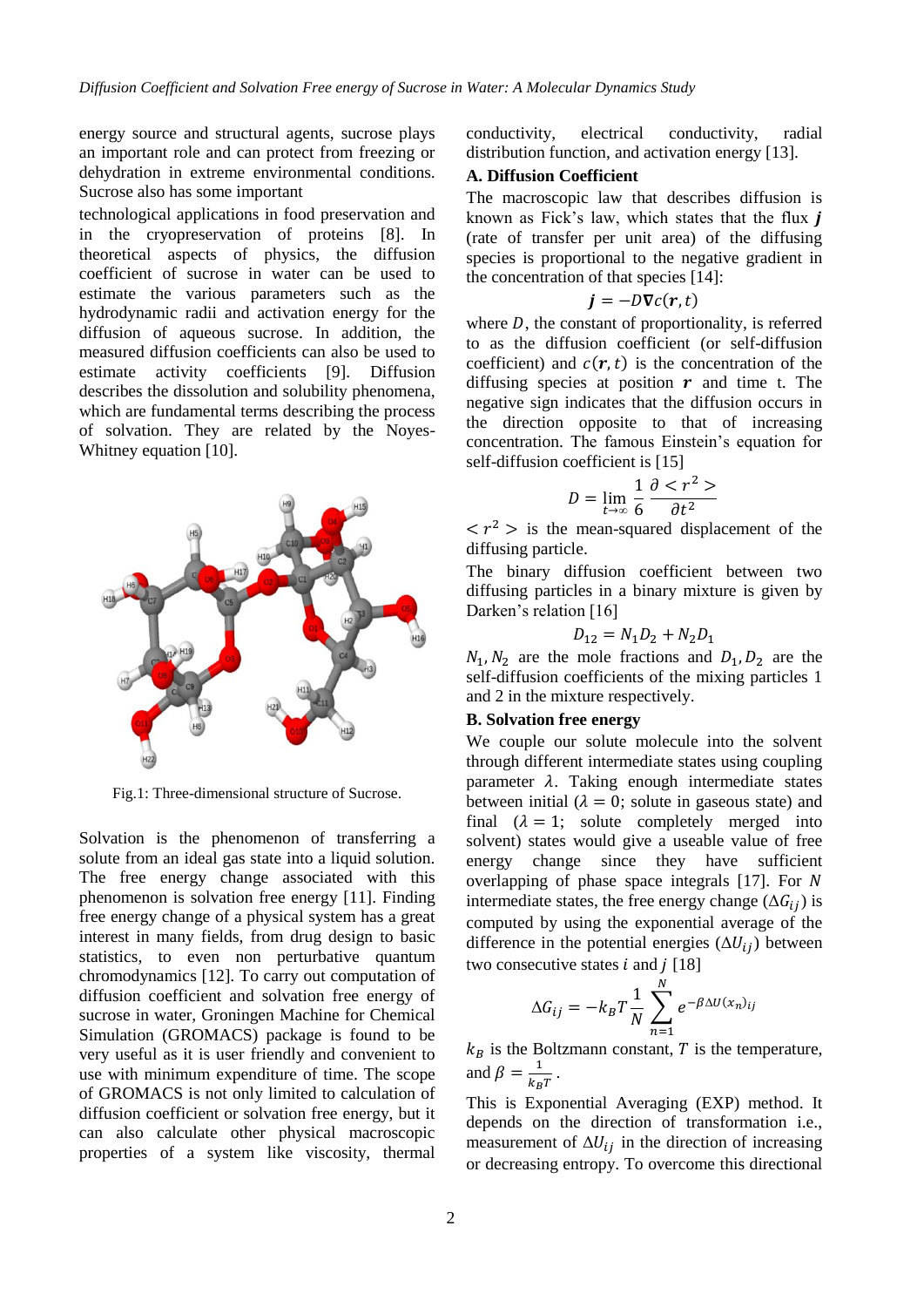#### **B. Simulation Procedure**

For both diffusion and free energy change processes, two molecules of sucrose are kept in a cubical box of size 3.5 nm length with 1343 molecules of SPC/E water. We are choosing SPC/E model over all other well-known models [24]. One of the reasons is that this model has a dipole moment of 2.35 D and a polarization correction to the total electrical energy of 5.52 kg/mol, which is better as compared to other models [25]. The sucrose molecules are separated by (0.5 nm, 0.5 nm, 0.5 nm) in space with reference to origin.

After mixing solute in solvent, the system needs to be energy minimized to avoid local strains which ap- pear due to the atomic overlapping. These strains produce unrealistically high forces among the atoms and our system will be in far-fromequilibrium state which causes our simulation to fail [26]. Steepest- descent algorithm is used for energy minimization, but the process stops as soon as the maximum force is less than some tolerance value and total potential energy is negative. The negative potential energy in calculations confirms that the system is energy minimized. However, to study solvation free energy change, energy minimization process is carried out twice keeping all other parameters and conditions same as that done for diffusion phenomenon. First with flexible bond to allow atoms to move away from each other in a controlled manner and second with constrained bond to make sure the new constrained positions are not experiencing large forces since overlapping causes large inter-atomic forces. The potential energy of the system after minimization is shown in Figure (2).

The system is brought in thermal and pressure equilibrium after energy minimization. The thermodynamic properties of the system vary with different parameters like temperature, pressure, density etc. Variations of these parameters would affect the accuracy of those thermodynamic properties to be calculated. Therefore, a system needs to be subjected to equilibration before production run [27]. The sucrose-water system is equilibrated at four different temperatures ranging from 298.15 K to 318.15 K and pressure of 1 bar with isothermal compressibility of  $4.6 \times 10^{-5}/bar$ . Velocity rescale thermostat for temperature coupling and Berendsen barostat for pressure coupling are used. The coupling time constants for thermostat and barostat are, respectively, 0.01 ps and 1.0 ps. The total equilibration run time is 100 ns. The

Particle Mesh Ewald (PME) algorithm is used for long range interaction. The cut-off parameter of 1 nm is taken with periodic boundary conditions for coulomb and Lennard-Jones (LJ) interaction. The equilibration process for solvation free energy of sucrose in water was performed at 300 K, keeping all other parameters same. The densities and simulated temperatures at different coupling temperatures are shown in table 3. After equilibration, production run is carried out to calculate the thermodynamical properties of the system such as diffusion coefficient and solvation free energy using NVT ensemble. The velocityrescale thermostat is used for this run. We couple the system to a fix pressure using Parinellorahman scheme in calculation of solvation free energy. The production run for diffusion is performed for 100 ns with the time step of 2 fs whereas for solvation free energy, the production run is completed in 100000 steps with 0.002 ps step size which takes 0.2 ns production run time. In solvation free energy production run, we use sd integrator instead of md to account for friction of solvent molecules and high velocity collisions that perturb the system. Moreover, some free energy parameters  $(\lambda s)$  are also added. Soft-core parameters like sc-power, sc-sigma, and sc-alpha are used to be sure that we never get overlapping particles. The production run is completed for each  $\lambda s$  and input files for each of them are generated by using shell-scripting code.



Fig. 2: Potential energy as a function of time after energy minimization.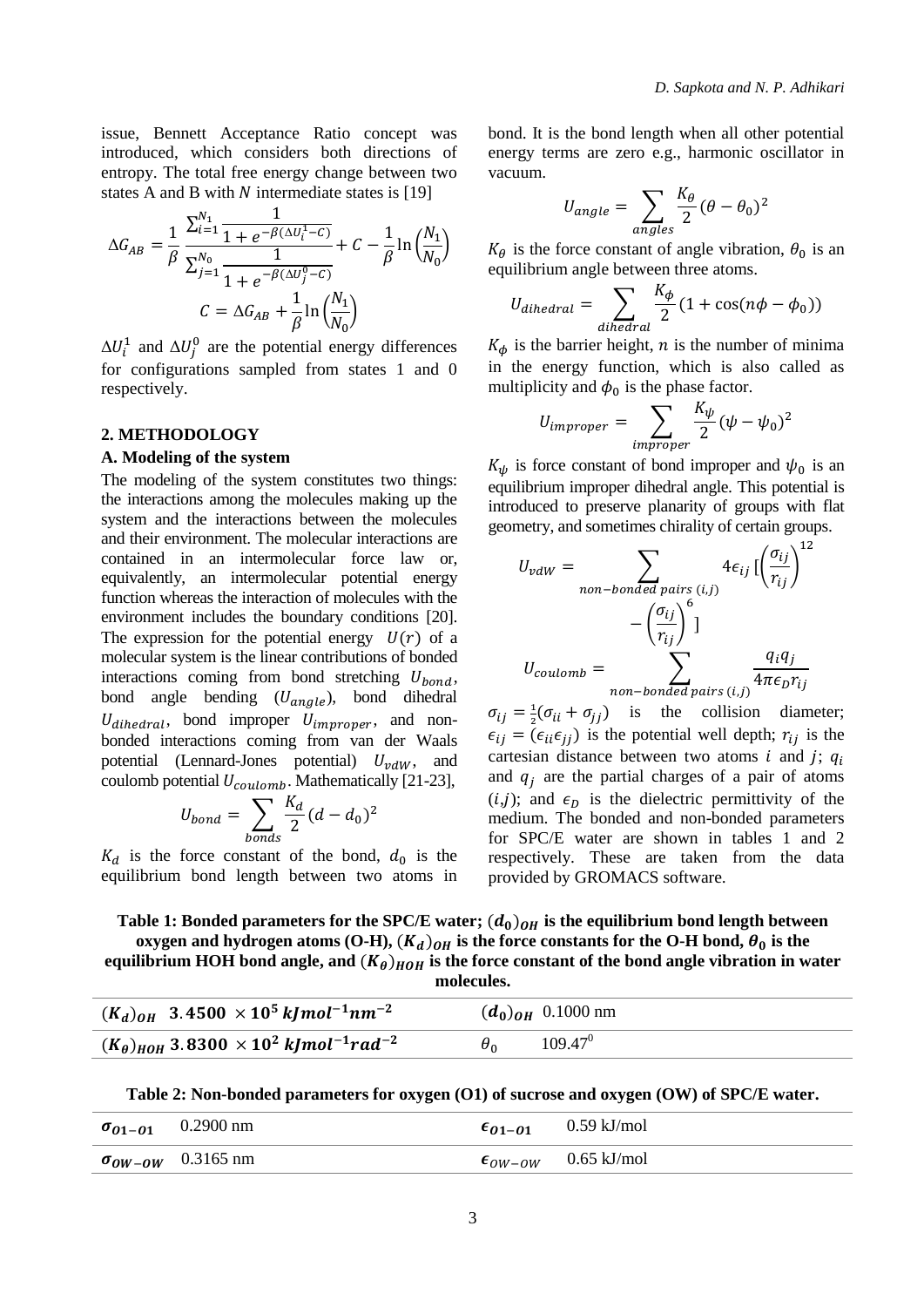| S.N. | $T_{SUC}$ (K) | $T_{sim}$ (K)       | $\rho_{system}$ (kg/m <sup>3</sup> ) | $\rho_{water}$ (kg/m <sup>3</sup> ) [28] |
|------|---------------|---------------------|--------------------------------------|------------------------------------------|
| 1.   | 298.150       | $298.142 + 0.006$   | 999.122±0.031                        | 997.05                                   |
| 2.   | 303.150       | $303.143 \pm 0.003$ | 996.413±0.023                        | 995.65                                   |
| 3.   | 308.150       | $308.141 \pm 0.010$ | 993.648±0.024                        | 994.03                                   |
|      | 318.150       | $318.135\pm0.003$   | 987.479±0.011                        | 992.59                                   |

Table 3: Values of simulated temperature  $(T_{sim})$  and density at various coupling temperatures  $(T_{SUC})$  for sucrose.

# **3. RESULTS AND DISCUSSION**

## **A. Radial Distribution Function (RDF)**

The radial distribution function gives the relative probability of finding a particle at a certain distance from a reference particle. From the reference



Fig. 3: RDF, g\_(C7-OW) at different temperatures ranging from 298.15 K to 318.15 K.





 $\overline{0.5}$ 

particle to first near-neighbor shell, there is no chance of penetration of atoms (up to the distance of diameter of atoms), so there is no radial distribution function, and this region is regarded as

exclusion region [29].

Fig. 4: RDF, g\_(OW-H1) at different temperatures ranging from 298.15 K to 318.15 K.

Fig. 5: RDF, g\_(OW-OW) at different temperatures ranging from 298.15 K to 318.15 K.

 $\frac{1}{r}$  (nm)

 $\overline{15}$ 

The RDFs of carbon (C7) and hydrogen (H1) atoms of sucrose molecules with reference to oxygen (OW) atoms of water are shown in figures (3) and (4) respectively. Similarly, the RDF of one of the oxygen atoms of water with reference to another oxygen atom of the same water is also plotted in figure (5). We can see the exclusion regions up to a certain distance, where the probability of finding the particle with respect to the reference particle is zero. As we go right side of each plot, the height of the peaks keeps on decreasing. This means that as the distance between the reference atom and the atom under study increases, the correlation between them decreases and eventually there won't be any long-range correlation for a large value of  $r$  i.e.,  $g(r) \to 1$  [30].

| Table 4: RDF, $g_{C7-OW}$ , analysis between carbon (C7) atom of sucrose molecule and oxygen atom |                         |  |  |
|---------------------------------------------------------------------------------------------------|-------------------------|--|--|
|                                                                                                   | (OW) of water molecule. |  |  |

| T(K)   | $ER$ (nm) | $FPP$ (nm) | FPV   | $SPP$ (nm) | <b>SPV</b> |
|--------|-----------|------------|-------|------------|------------|
| 298.15 | 0.282     | 0.372      | .239  | 0.754      | 1.001      |
| 303.15 | 0.280     | 0.372      | 1.234 | 0.756      | 0.995      |
| 308.15 | 0.282     | 0.372      | 1.231 | 0.756      | 0.992      |
| 318.15 | 0.278     | 0.372      | .220  | 0.758      | 0.991      |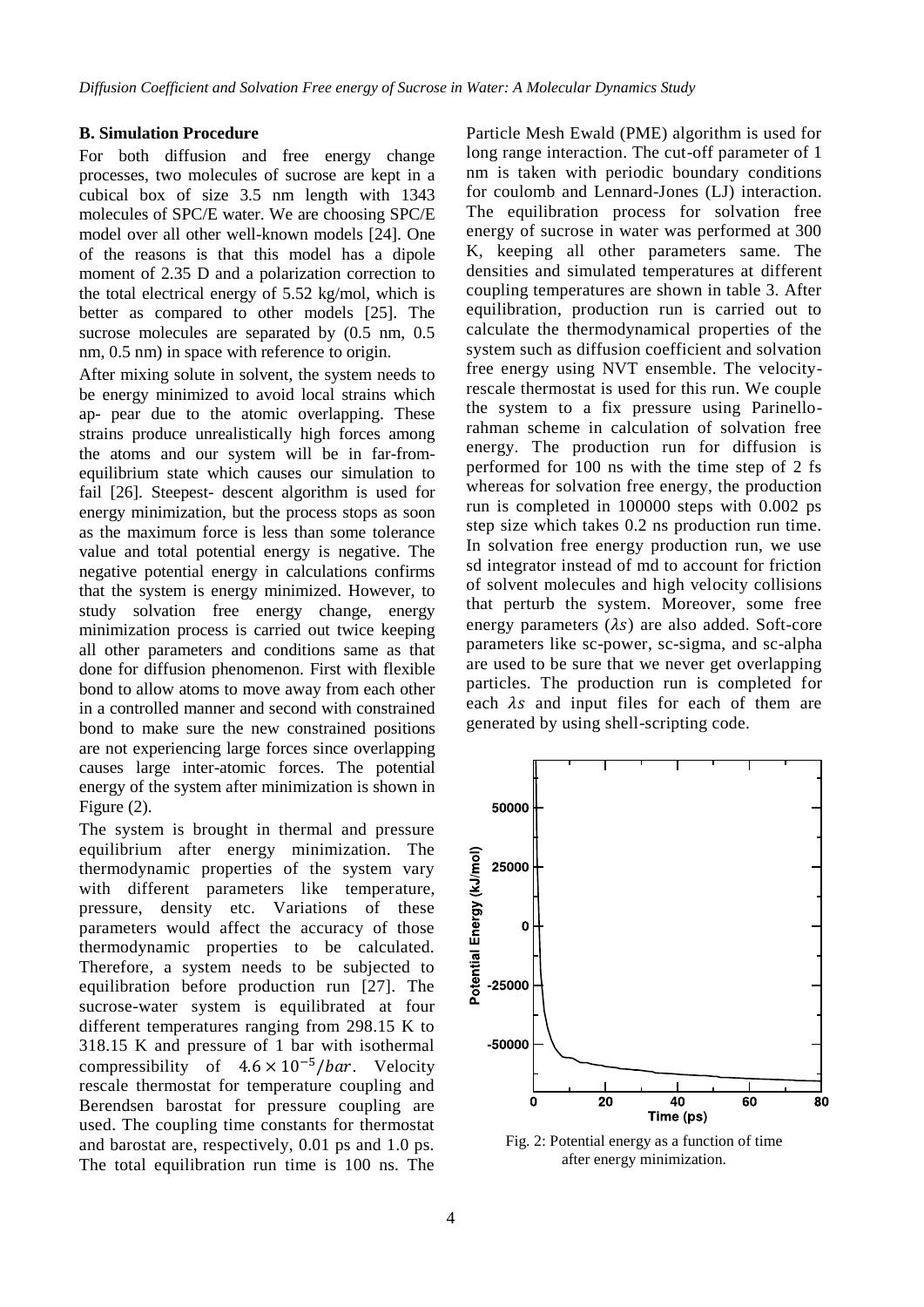| T(K)   | $ER$ (nm) | $FPP$ (nm) | <b>FPV</b> | $SPP$ (nm) | <b>SPV</b> |
|--------|-----------|------------|------------|------------|------------|
| 298.15 | 0.148     | 0.182      | 1.532      | 0.350      | 0.998      |
| 303.15 | 0.148     | 0.180      | 1.514      | 0.356      | 0.991      |
| 308.15 | 0.148     | 0.180      | 1.460      | 0.356      | 0.989      |
| 318.15 | 0.146     | 0.182      | 1.424      | 0.358      | 0.971      |

Table 5: RDF,  $g_{OW-H1}$ , analysis between hydrogen (H1) atom of sucrose molecule and oxygen atom **(OW) of water molecule.**

Table 6: RDF,  $g_{OW-OW}$ , analysis between oxygen atoms (OW-OW) of water molecules.

| T(K)   | $ER$ (nm) | $FPP$ (nm) | <b>FPV</b> | $SPP$ (nm) | <b>SPV</b> | $TPP$ (nm) | <b>TPV</b> |
|--------|-----------|------------|------------|------------|------------|------------|------------|
| 298.15 | 0.240     | 0.274      | 3.130      | 0.450      | 1.121      | 0.686      | 1.048      |
| 303.15 | 0.240     | 0.276      | 3.105      | 0.450      | 1.121      | 0.690      | 1.045      |
| 308.15 | 0.240     | 0.276      | 3.054      | 0.450      | 1.111      | 0.690      | 1.043      |
| 318.15 | 0.240     | 0.276      | 2.976      | 0.456      | 1.095      | 0.690      | 1.040      |

The heights and positions of the peaks for figures  $(3)$ ,  $(4)$ , and  $(5)$  are provided in tables  $(4)$ ,  $(5)$ , and (6) respectively, where ER= Exclusion region,  $FPP = First Peak Point, FPV = First Peak Value,$  $SPP = Second Peak Point, SPV = Second Peak$ Value,  $TPP = Third Peak Point, TPV = Third Peak$ Value. For H1, C7, and OW atoms, the exclusion regions extend up to 0.148 nm, 0.282 nm, and 0.240 nm respectively at all temperatures. In figures (3) and (4), the roughness in the curve is due to insufficient statistics caused by fewer number of C7 and H1 atoms of sucrose. Moreover, from tables (4-6), we can also see that as we increase the temperature, the height of the peak



Fig. 6: MSD vs time plot of water molecule at different temperatures.

decreases, which means that the atoms get more scattered and less structured as we increase the temperature.

# **B. Diffusion Coefficients**

The in-built GROMACS package *gmx msd* is used to calculate the self-diffusion coefficients. This package generates a data file of average meansquared displacement as a function of time. By performing a linear fit of this data, we can obtain the slope of the straight line. As required by Einstein's relation, dividing the slope by the factor 6, we get self-diffusion coefficient.



Fig. 7: MSD vs time plot of sucrose molecule at different temperatures.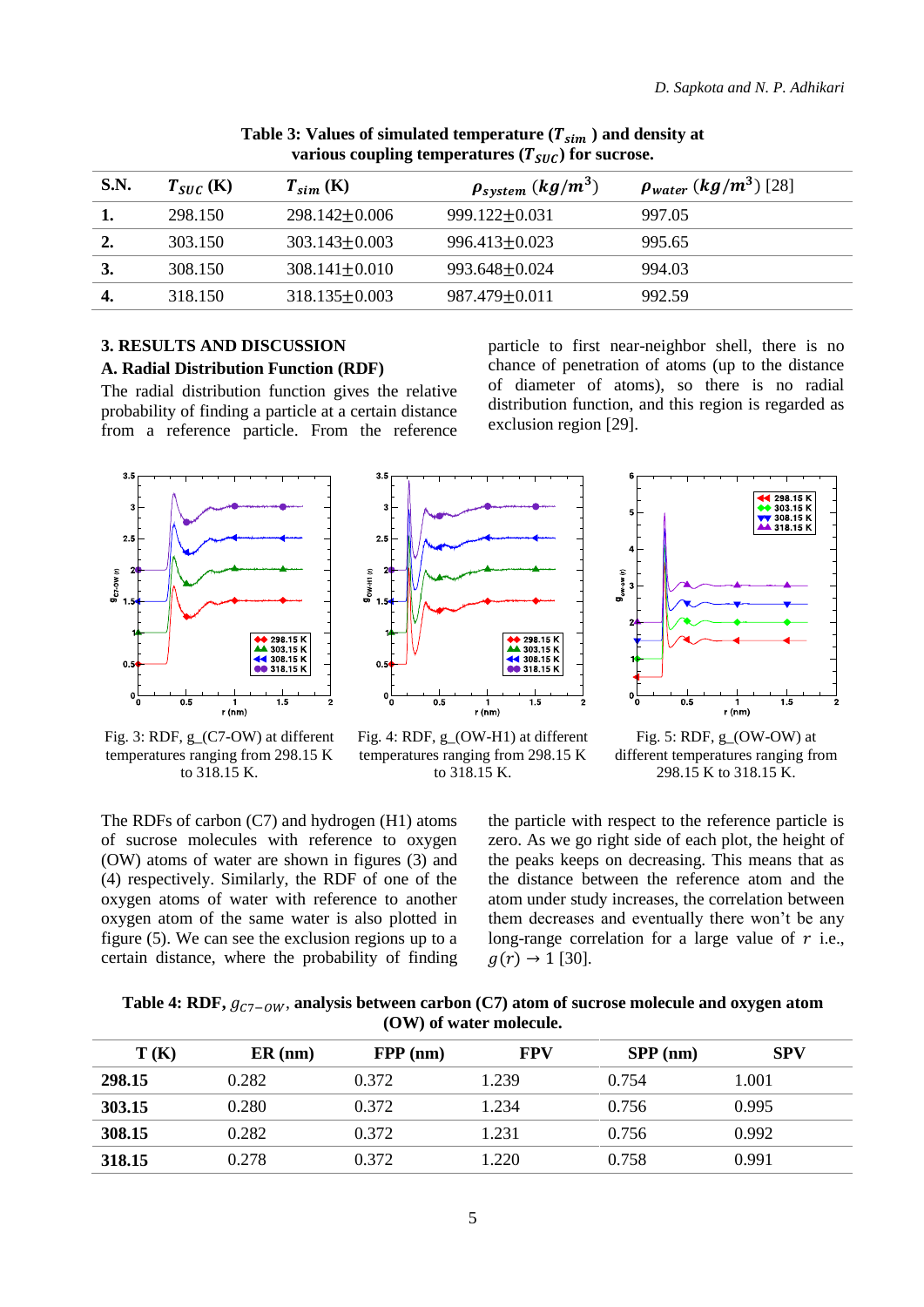The figures (6) and (7) show the MSD plots of sucrose and water molecules at temperatures ranging from 298.15 K to 318.15 K respectively. The corresponding simulated results of self-diffusion coefficients are shown in tables (7) and (8) respectively. It is observed that when temperature increases, the self-diffusion coefficient also increases. This is because, as the temperature increases, the generated velocities of the sucrose and water molecules also increase and the density of the system decreases. These provide more space for the molecules to execute random walk. Due to this, the mean-squared displacement increases. By Einstein's relation, as the mean-squared displacement increases, the self-diffusion coefficient also increases. Comparing the simulated results of selfdiffusion coefficients of water with the experimental values, the results are within 5.84% error.

**Table 7: Simulated values of self-diffusion coefficient of sucrose at different temperatures.**

| T(K)   | <b>Self-Diffusion Coefficient</b><br>$(\times 10^{-9} \, m^2 s^{-1})$ |
|--------|-----------------------------------------------------------------------|
| 298.15 | $0.390883 + 0.000013$                                                 |
| 303.15 | $0.484000 + 0.000067$                                                 |
| 308.15 | $0.538700 + 0.000015$                                                 |
| 318.15 | $0.716450 + 0.000024$                                                 |
|        |                                                                       |

**Table 8: Simulated and experimental values of self-diffusion coefficient of water at different temperatures.**

| T(K)   | Simulated $(x 10^{-9} m^2 s^{-1})$ | Experimental ( $\times$ 10 <sup>-9</sup> $m^2s^{-1}$ ) [31] | $%$ Error |
|--------|------------------------------------|-------------------------------------------------------------|-----------|
| 298.15 | $2.43833 \pm 0.00006$              | 2.30380                                                     | 5.84      |
| 303.15 | $2.71867 \pm 0.00003$              | 2.59960                                                     | 4.58      |
| 308.15 | $2.99217 \pm 0.00009$              | 2.91570                                                     | 2.62      |
| 318.15 | $3.58150 \pm 0.00003$              | 3.60700                                                     | 0.70      |

The binary diffusion coefficients are calculated by using Darken's relation. The mole fractions of sucrose and water are taken as  $1.49 \times 10^{-3}$  and 0.9985 respectively. Table (9) shows the simulated and experimental results of the binary diffusion coefficients of sucrose.

| Table 9: Simulated and experimental values of binary diffusion coefficient of |                                             |        |  |  |
|-------------------------------------------------------------------------------|---------------------------------------------|--------|--|--|
|                                                                               | sucrose in water at different temperatures. |        |  |  |
| Simulated $(x 10^{-9} m^2 s^{-1})$                                            | Experimental $(x 10^{-9} m^2 s^{-1})$ [9]   | $%$ Er |  |  |

| T(K)   | Simulated $(x 10^{-9} m^2 s^{-1})$ | Experimental $(\times 10^{-9} \, m^2 s^{-1})$ [9] | $\%$ Error |
|--------|------------------------------------|---------------------------------------------------|------------|
| 298.15 | $0.39400 + 0.00010$                | $0.50400 + 0.00400$                               | 21.83      |
| 303.15 | $0.48700 \pm 0.00011$              | $0.59400 \pm 0.01700$                             | 18.01      |
| 308.15 | $0.54200 \pm 0.00005$              | $0.69200 \pm 0.00700$                             | 21.67      |
| 318.15 | $0.72100 \pm 0.00009$              | $0.88800 + 0.01200$                               | 18.80      |
|        |                                    |                                                   |            |

## **C. Solvation Free Energy**

A bar graph of change in free energies for each successive values of  $\lambda$  is shown in figure (8). Each bar gives the change in free energy  $(\Delta G)$  between neighboring values of  $\lambda$ . For an example, for  $\lambda = 0.2$ , the change in free energy is the sum of free energy difference between  $\lambda = 0.0 \& 0.2$  and  $\lambda = 0.4$  & 0.2.



Fig. 8: Change in free energy for each successive value of  $\lambda$ .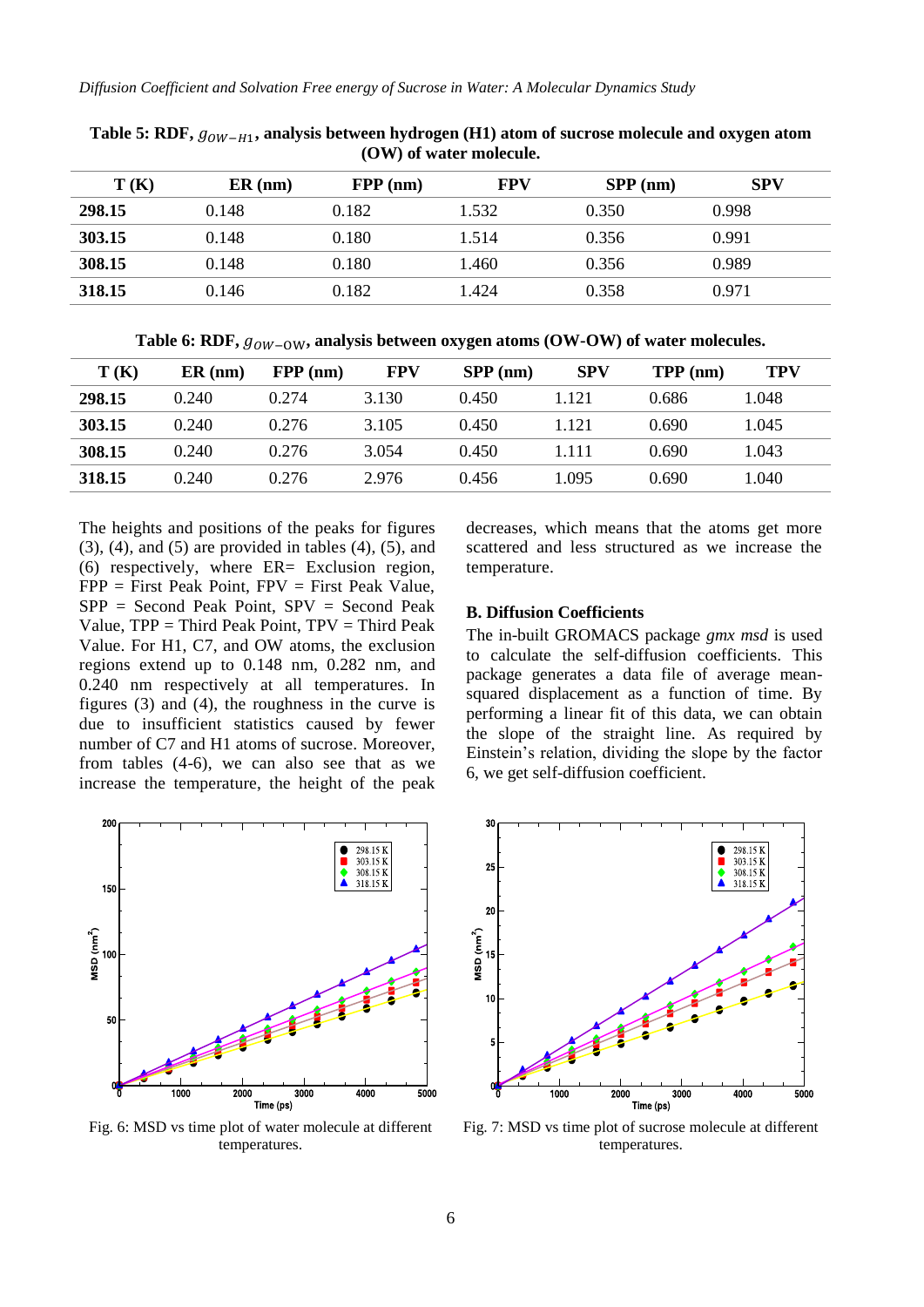Table (10) shows the values of free energy change between each value of  $\lambda$  and the total solvation free energy of the system is found to be  $-78.92 \pm 12.77$ kJ/mol.

**Table 10: Details of free energy change between**  each neighboring value of  $\lambda$  and total solvation **free energy of the system at 300 K.**

| S.N. | Point             | $\lambda$             | $\Delta G$         |
|------|-------------------|-----------------------|--------------------|
| 1.   | $0 \rightarrow 1$ | 0.0                   | $-76.66 \pm 0.26$  |
| 2.   | $1 \rightarrow 2$ | 0.2                   | $-46.55 \pm 0.32$  |
| 3.   | $2 \rightarrow 3$ | 0.4                   | $22.99 \pm 1.77$   |
| 4.   | $3 \rightarrow 4$ | 0.6                   | 59.91 $\pm$ 4.97   |
| 5.   | $4 \rightarrow 5$ | 0.8                   | $-3.32 \pm 1.11$   |
| 6.   | $5 \rightarrow 6$ | 0.9                   | $-35.29 \pm 4.34$  |
| 7.   | Total             | $0.0 \rightarrow 1.0$ | $-78.92 \pm 12.77$ |

#### **D. Temperature Dependence**

So far, it has been observed that the diffusion coefficient depends on temperature. This temperature dependency can be explained by Arrhenius equation [9]

$$
D = D_0 e^{-\frac{E_\alpha}{N_A k_B T}}
$$

 $D_0$  is pre-exponential factor, which is also called frequency factor,  $E_{\alpha}$  is activation energy for diffusion and  $N_A$  is Avogadro's number. This equation can further be written as,

$$
E_{\alpha} = -N_A k_B \frac{\partial \ln D}{\partial (1 \backslash T)}
$$

Taking the slope of  $\ln D$  vs  $1\$ T graph and multiplying with  $-N_A k_B$ , activation energy can be calculated. Figure (9) shows the Arrhenius plot for the binary diffusion coefficient of sucrose in water for both experimental and simulation results.



Fig. 9: Arrhenius diagram for the simulated and experimental values of binary mixture of sucrose and water.

If we extrapolate the graph to  $\frac{1}{T} \rightarrow 0$ , we can evaluate the pre-exponential factor  $D_0$ . The activation energy from the simulation was found to be 15.96 kJ/mol. This gives the amount of energy required to diffuse the sucrose in water.

## **4. CONCLUSION AND FUTURE PROSPECTS**

In this work, we have carried out a classical molecular dynamics simulation with 1343 molecules of SPC/E model water and 2 molecules of sucrose at 298.15 K, 303.15 K, 308.15 K, 318.15 K temperatures. The molar concentration of sucrose in water is 0.08  $mol/m<sup>3</sup>$  for all temperatures. The density and temperature fluctuations have been studied to know the equilibrated temperature and density of the system. Self-diffusion and binary diffusion coefficients have shown a good agreement with the previously reported experimental results. The effect of temperature on equilibrium structure of the system has been observed with the help of radial distribution function. It is observed that when we increase temperature, the system becomes more random. The relationship between diffusion coefficient and temperature has been clarified by using Arrhenius graph. The solvation free energy of sucrose at 300 K has been estimated by using free energy perturbation method. However, the error in its calculation is a bit high, which is due to the insufficient number of intermediate states. Thus, we conclude that molecular dynamics simulation is one of the best tools to study equilibrium structure, transport properties, solvation free energy and other properties of biomolecules with low computational cost. The results given by this technique are very close to the results obtained from experiment, so we can consider this as a reliable tool for a good researcher.

In future, we intend to extend this work in various ways. We aim to calculate diffusion coefficients by taking a constant temperature with varying concentration of the solute. We are looking forward to using different water models like TIP3P, TIP4P etc. or different organic solvents like ethanol. Further, we set a goal to calculate and compare the diffusion coefficients using velocity autocorrelation function (VACF) and Einstein's relation. Moreover, we plan to calculate solvation free energy of sucrose at various temperatures.

#### **REFERENCES**

[1] Nelson, D. L.; and Cox, M. M., *Lehinger Principles of Biochemistry,* p. 238, W.H. Freeman (2004).